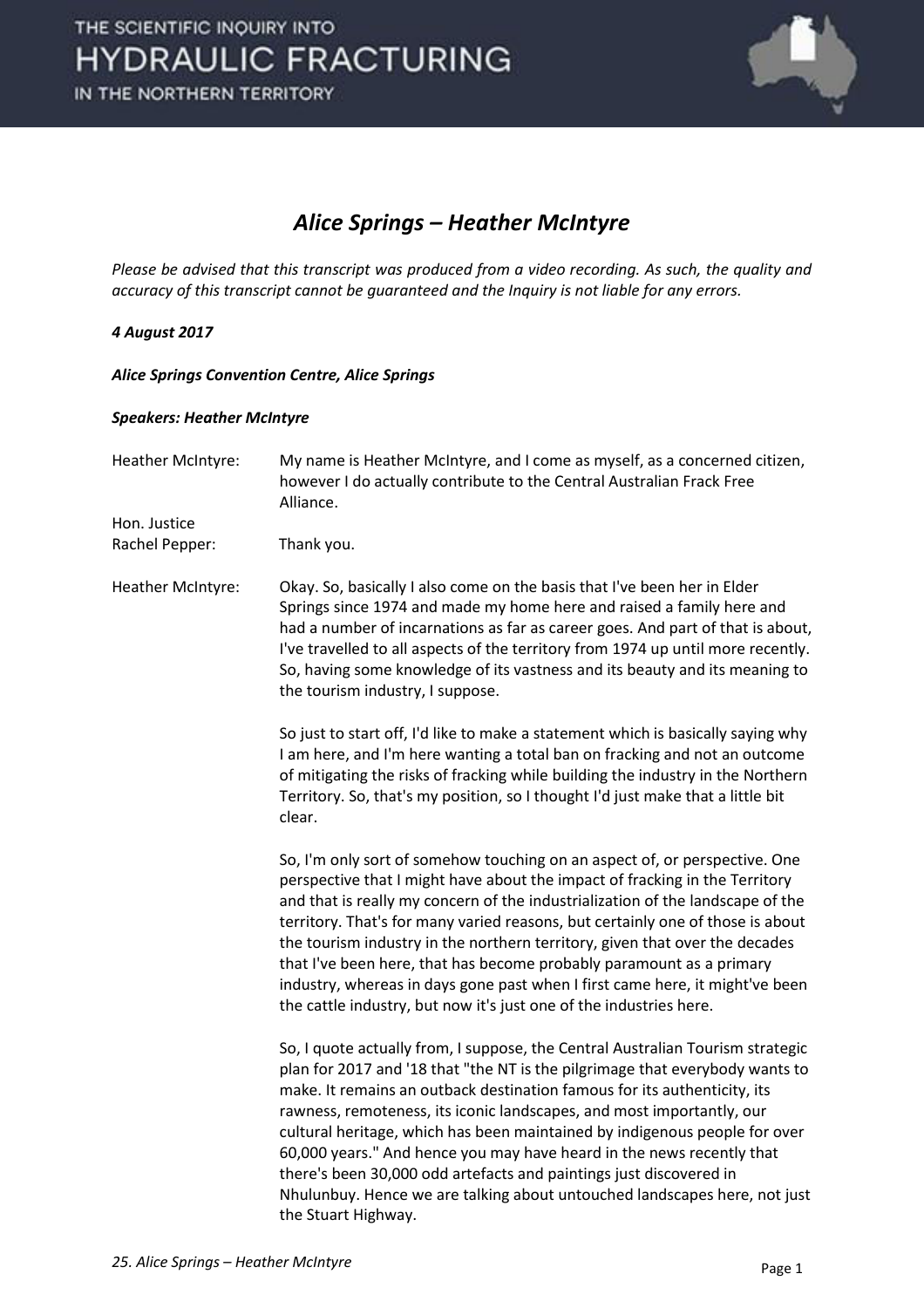

 I could talk about the impact of water. I could talk about the impact of the social life of Alcie Springs and the northern territory, having been here for 70 years. The reasons why I came, the reasons why I stayed, and the reasons why people continue to come and make their homes here, and that's its uniqueness to anywhere else in Australia. And I suppose we could all say that, even if we lived in Melbourne, Sydney, or Hobart. And most of us have all come from other places.

 But in relation to the tourism industry, is that given its increased, the increased focus on tourism in the Territory, is that I'm wondering how we could also think about having a fracking industry. Actually, not thinking about it, perhaps even moving towards it as Jemena would like to think that they are.

 And I say that because having been involved in the campaign for a couple of years now, that came about because I had just finished walking the Larapinta Trail, which is an iconic walk in the territory of 223 kilometres, and if you haven't walked it, I'd recommend you do if you want to see the soul of this country.

 My sense is that I saw that fracking was starting to be talked about by a notice board at Stanley Chasm, so from that, I came here, very angrily into town thinking, "Nobody's going to do this to my country." So hence, I need to make it quite clear, I'm really angry, also about the proposed industry, this proposed industry. And I live on the old east side of town. I've lived there mostly since I've been here in 40 odd years. So, not that I'm any official representative of the old east side, but I certainly did take part in the lock the gate type of door knocking that we did to gather statistics on how people felt about the industry coming to the territory. So, I'm one of those 89% of people who do not want to have fracking in the Territory.

 Also, we had a local representative at the time knock at my door, and this is during the NT campaign, who said, "Can I help you with any issues?" And I'm a person who's got about six or seven, or eight or nine, or ten, even yellow triangles on my front gate that talk about "Ban Fracking". So, it became clear that that was my issue, to Dale, and she did say that it wasn't just the old east side, and I quote that, is that she said, "It's not just the old east side that is concerned about this. We're finding the feedback from all parts of Alice Springs is that nobody wants to have fracking."

 So, I suppose as I came to your inquiry when it was here earlier this year and centred around table discussion is that my aspect was how do you quantify, and I don't know how you gather the facts because I'm not a scientific person, about the social impact of the fracking industry on our way of life. And my sense is, even with Esther at the end of her presentation, which I thought was excellent, and I'm so pleased that she was able to give so many facts and figures and references, but is that I think from those questions at the end is that this is a very lively debate and it also reflects the anxiety that is amongst the community about fracking. I think I could hear that and see that in Esther's questions at the end of her presentation.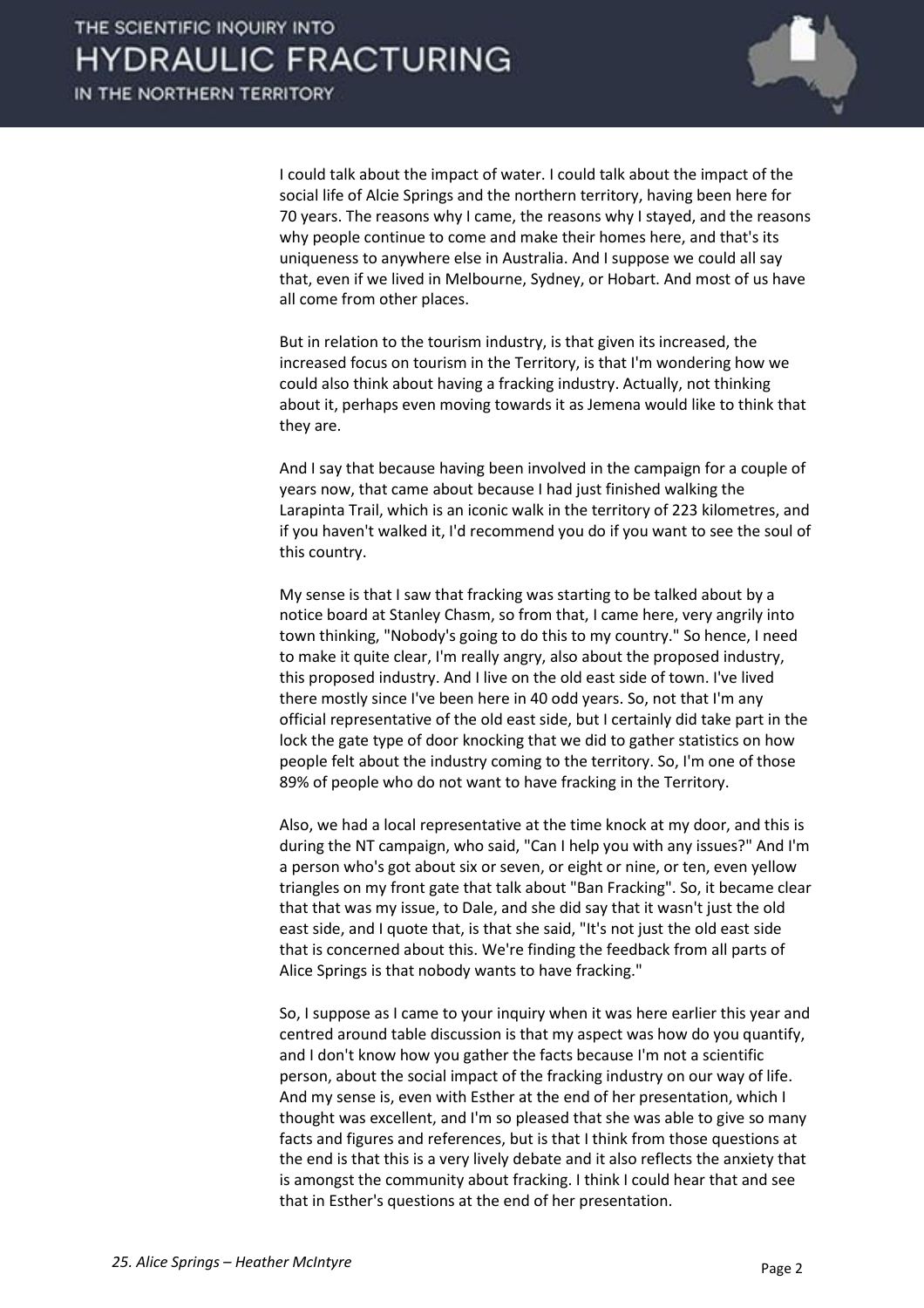

 I myself, I had a business here in the '80s. We opened that business in 1981, the first of January. We had it for about almost 10 years. It was a service station business. I've drove down the south road now known as the Stuart Highway probably six to a dozen times before the road was made. I loved it. It was iconic. I loved it. My sense is that in the late '79 after selfgovernment, we had a new railway line implemented from South Australia and we had a new south road. The idea of that was to open up the Territory to tourism in 1979, odd, and it certainly did. Our business grew as a result.

 What we did graph over the period of time was okay, yes, it was the increase in business, and that was also through opening up the Territory, is the number of visitors that came by road, because what they wanted to see was the outback, and that is what the fracking industry is going to destroy. They will. They have grown up, as one woman said to me when we had what was called the Commercial Development Corporation, under the Paul Everingham government. They were set up to be able to develop the Territory for tourism.

 So, they thought that when the Todd Mall was rebuilt and some of our iconic buildings knocked down, they thought that was a good idea. But hence, people came and said, "We were expecting to see the book that we read by Neville Shute, A Town Like Alice." Now, I'd like to think that we had progressed since then, of course, and we certainly as a resident would like to have things improved and be almost as progressive as everywhere else, but we don't want Queensland, we don't want Sydney, we don't want Melbourne. We actually want the Territory. That's our uniqueness that we sell.

 Earlier this year, I attended a, what they call a Northern Territory tourism road show. That's put on by the tourism NT. It talks about and delivers a package about how they spent their budget last year, what were the statistics that they gained from that expenditure, where they reached, what they expect to happen. Then they take that all up the track, giving their members and local businesses an idea of what's going to happen in the next 12 months as well, because they also forecast what they're going to do in the next 12 months. I listened to that in astonishment, actually, as to how worldwide this place, the Northern Territory is being sold.

 It does distress me too, also, the influx of people, but my sense is, I'd have to say gobsmacked at its outreach in promoting the Territory as an iconic place to visit. Its remoteness, its ancient landscape, its cultural heritage is what is being promoted. They actually sent out a request as to who would be interested in learning Mandarin next year because of the expected influx of wealthy Chinese tourists. They were overcome by applicants. Obviously it's an opportunity to be able to upgrade their skills, I suppose, but we're being sold to very wealthy Chinese people. We are being sold to very wealthy middle class Indian people as well.

 Now, some of that feedback has been, "They're not coming here just to go from Darwin to Alice on an aeroplane or to Uluru. They want to do some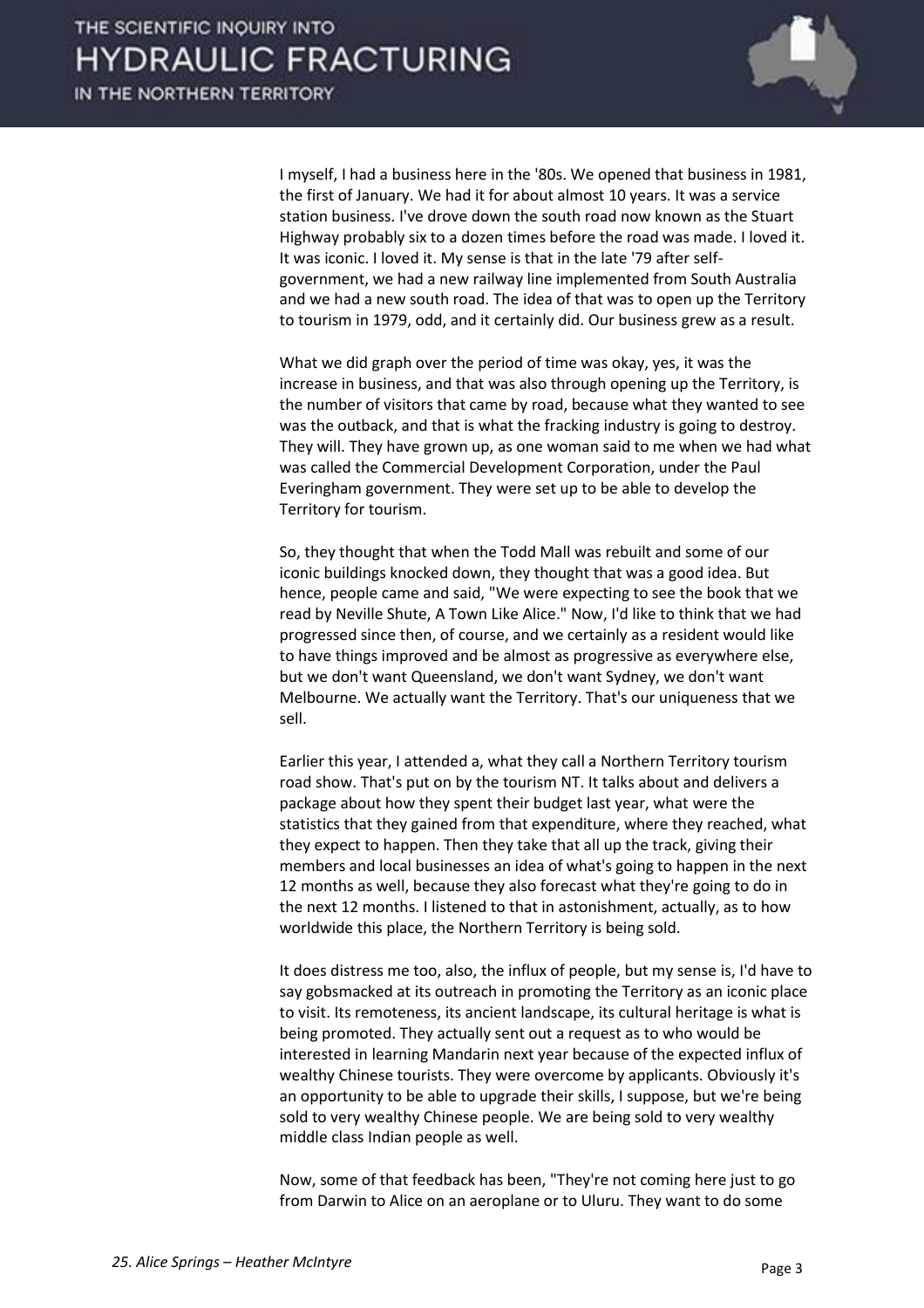

self-driving, be it guided self-driving. They want to see the vast areas that we have to offer. So, my sense is, I suppose, my quandary, is this is like to me living in parallel universes. On one hand, we have this iconic area of the Northern Territory being sold as this most amazing landscape of ancient lands and ancient culture, yet we are going to somehow desecrate the land with the fracking industry.

 Now, I will quote you from some of the fact sheet that I offer, because in the last two or three years since I've become aware of fracking, I've actually manned a stall down at the Todd Markets every second week so that I can inform people of what fracking is. And I would only like to inform them on facts is my belief. So, one of those things, it says that "unconventional gas fields involves the industrialization of entire landscapers, covering considerably larger areas than conventional gas fields. They generally require thousands of wells, vast networks of roads and pipelines, compressor stations, processing plants, wastewater holding dens, and treatment plants." I also read this in your report last night as well that that's what it requires.

 Now, I'm not sure that we can build a hundred metre barrier from the side of the road so that we can disguise them, because we don't have lots of gumtrees out there. So, we're an arid land. So, I suppose my passion comes from the fact that I've been here for so long. It may not be entirely factually based, but I leave that to other experts such as Esther and other people along the way. Rod Campbell, who can also give you the economic report on fracking, and a number of other people whose reports I have read.

 But what I can offer is my passion for this place after 44 years, so much so that I appeared in actually the Central Australian Red Centre Adventurer's campaign last year or the year before, actually. So, I did actually go to Mark's camel farm, in fact I went twice, because I was then chosen for the tourism MT campaign to get people my age, so obviously late 50s, early 60s to come to the Territory in, I think what was the name of the campaign? "Just Do It", I think it was. "Just Do It."

 So, had great fun, saw lots of the Territory that I hadn't seen for a few years. But what it does tell me is that there's an industry here that is going to employ far more people for a much longer period of time in tourism than it is in fracking. And fly-in, fly-out workers I can speak to some experience is that my oldest son was a fly-in, fly-out worker in western Australia. He has now come to his senses and has left the industry. The impact on relationship-

Hon. Justice

Rachel Pepper: Was that gas or mining?

Heather McIntyre: It was gas. It was building, I think, a gas well over in Barrow Island, I think. Yeah. Yeah. He's a married man now who needs to buy a house, but the impact on his fly-in, fly-out life was what he decided that his relationships, his quality of life, his things that he likes to do are far more important. So, what I'm saying is, I suppose, I've heard that story and it may be anecdotal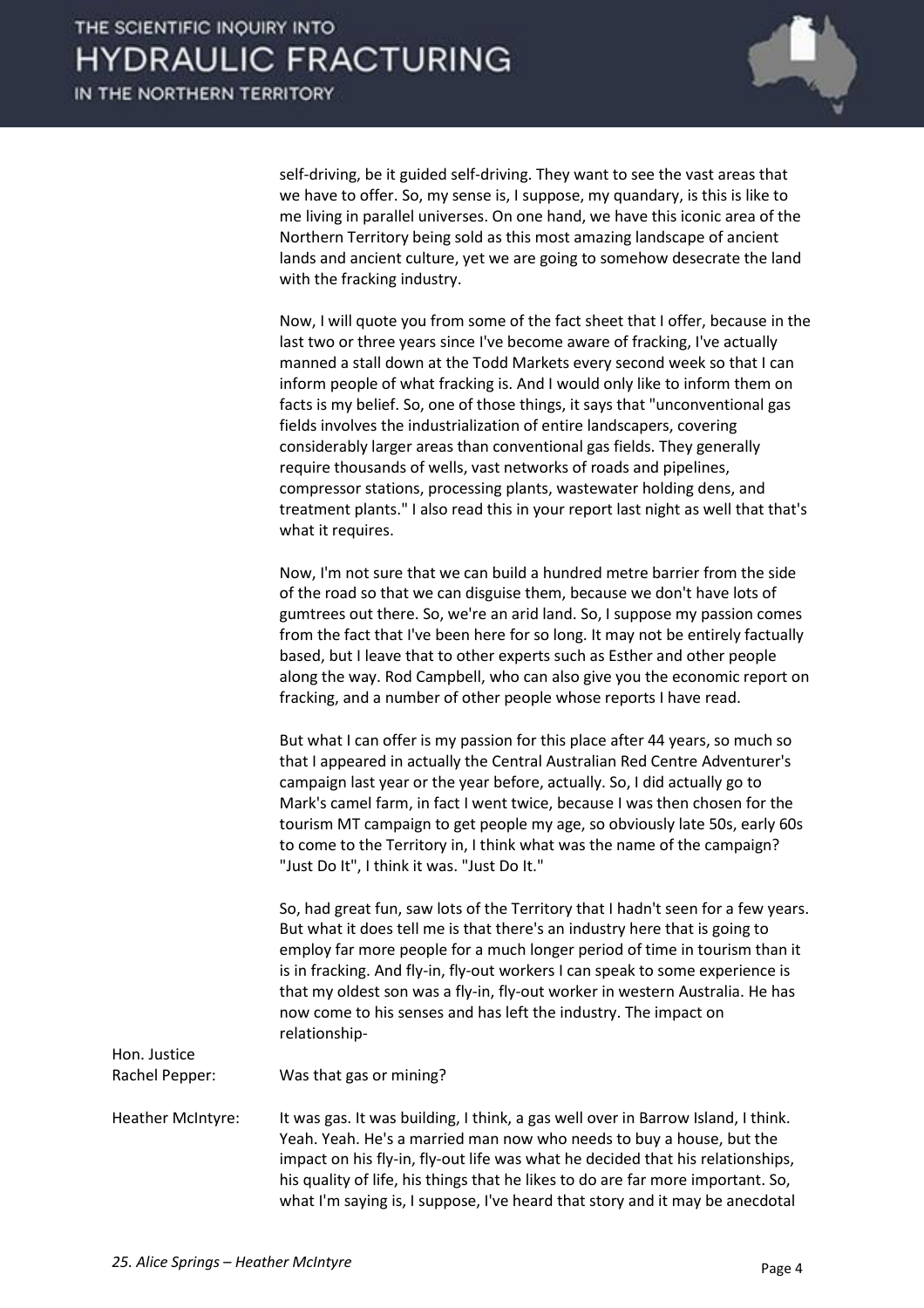

evidence, but it's close to home. And he's a young man who told me when we were in Margaret River, because we drove through the great central highway that Mark's talks about when they were young children, three of them, I drove across the road down to Bunbury with my three kids.

 So, what we admired was the landscape. What we admired was the remoteness. What we felt was the indigenous people of Australia still holding that space. They live on that space, they hold that space. I could only say that this industry would just be another form of colonisation, a distraction to what we've already done. And in fact, my term is that it's rape and pillage to our country. And I suppose from that, that's my passion speaking, but I suppose statistically is that I would like to say that again, contained in this document from Central Australia Tourism is that \$2.5 billion are gained annually through tourism in the Northern Territory. At the moment, or presently, it is upwards of 15,000 people that it employs. Now, that's a number that's going to continue to go up.

 There's I don't know how many businesses in town, tourist businesses, but I'm sure somebody could tell you that, but my sense that's only going to increase with increased tourism. And that's not just in Alice Springs, it's not just in Darwin. The track in between will also be a big part of the pilgrimage, and the pilgrimage will go from here and then it'll go to western Australia, because people want the outback. People want the isolation. They want to know that this was known as the Lucky Country because of our pioneering. And it's not about fracking, no. It's about having respect for the land, and it's about having respect for our cultures, I quite believe.

 So, another one is, can't say I'm very good at this, so sorry. What Central Australia Tourism has also applied to do just recently is to be recognised as one of the world's top 100 sustainable destinations. So, it seems incongruent to me, also, that they're going to have a fracking industry at the same place, or around the same place, but anyway, is that we would therefore become, if granted, we would become the first Australian destination to be granted this honour, and the outcome of that decision will be made on the 28th of September.

 So, I quickly looked up what that meant, and many pages to be said, but it's about sustainable living and sustainable environments, I suppose, is the very tiny synopsis. But I do have a piece of paper here that will give you the website. So, really, I think that the only other thing that I would like to add to that as far as our ancient country is concerned, and our ancient landscapes, is basically, I suppose, our ancient water.

 The water that we drink here, that we are very grateful to have and to drink, and I must admit every time I turn the tap on, I am thankful, has taken 180 million years to get here. That's how long it's taken to work itself through the rocks for us to have it. So, we don't have water restrictions here. Lots of people wonder why we don't, because we live in an arid country, but we don't. So then again, again, it's incongruent to think that a fracking industry is going to be able to conserve any sense or source of water that is going to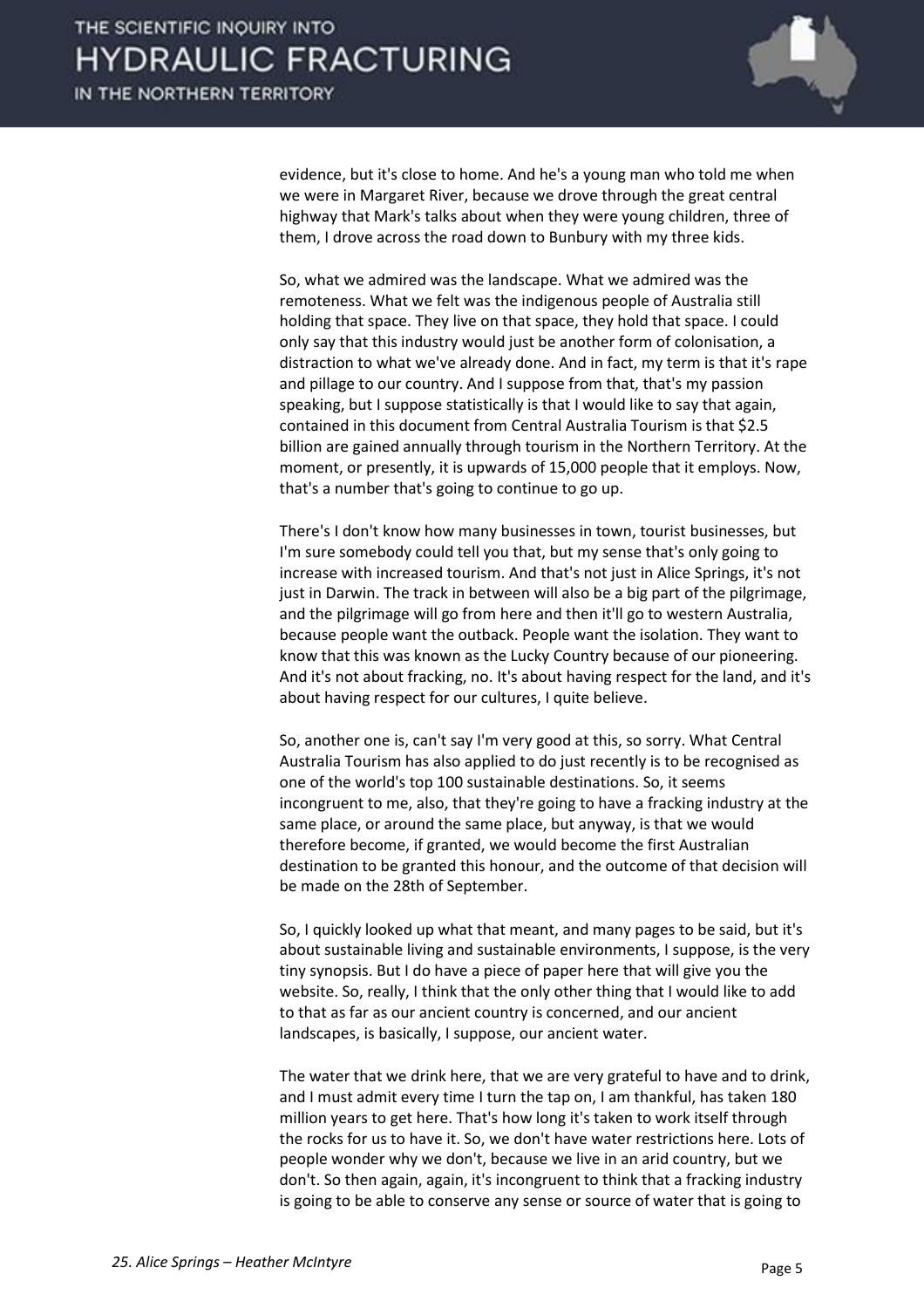

keep up with the 180 million years that it's going to take for us to turn the tap on and get it again. My sense is from my statistics that I've been quoted here from the mining industries themselves is that each frack uses 15 million litres of water. Each well can be fracked eight to ten times. It is expected that if the 83% of the Territory is therefore, which is now therefore under exploration licence, is fracked, we could have up to 60,000 wells. I don't know where our water's coming from.

 I did actually spend two years in New Zealand, actually, just to have a little change and for schooling reasons. My kids ... about 10, 12 years ago. When I came back, there was a tour by the Power and Water company of our sewer ponds, because they have a lot of really great green waste management at the sewage ponds, which in turn attracts a lot of birds that migrate from all over the world, which then again attracts people who come to Alice Springs to see those birds.

But hence, one of the things the ... did say at the time was that reason our electricity bills went up annually was because just from domestic use in Elder Springs, our water table dropped a metre each year. Therefore, they would have to get our water from an extra metre down, and that was the cost. So, the cost in bold was about actually getting our water from that extra metre down each year. So, I'm still, perhaps I'm thick, but I don't understand how fracking is going to work with our limited water supply. I don't understand that. And the fact that you could put that under threat with the use of fracking and chemicals in that fracking process, as Esther has pointed out and I'm sure many other people have, to put that as risk, I think is diabolical.

 So, I suppose I'd like to finish really now in saying that I do actually call upon the commission to very seriously consider, and I know this actually based on facts. I can't offer you the facts, because I'm not a scientist, and I know other people have done that, but I can give you the perspective of what I feel would be the impact to the fabric of the society in the Northern Territory if fracking was to go ahead. So, I just ask that you consider that very carefully. Thank you.

| Hon. Justice             |                                                                                                                                                                                                                                                                                                                                                                                                         |
|--------------------------|---------------------------------------------------------------------------------------------------------------------------------------------------------------------------------------------------------------------------------------------------------------------------------------------------------------------------------------------------------------------------------------------------------|
| Rachel Pepper:           | Thank you very much, Miss McIntyre. Do we have any questions or<br>comments from the panel? Yes. Dr. Andersen. Thank you.                                                                                                                                                                                                                                                                               |
| Dr Alan Andersen:        | Yes. Thanks, Miss McIntyre. The panel really appreciates your passion for<br>the deserts and concerns about people who live here and the tourist<br>industry. So, the question I have is how would you feel if fracking were<br>restricted to somewhere else in the Territory where tourists don't go and<br>where local communities were supportive of it?                                             |
| <b>Heather McIntyre:</b> | Well, I don't know where tourists don't go, because there's certainly a lot of,<br>I grew up with the Leyland Brothers and there's certainly plenty of people<br>who really still come here for that off road experience. So, in saying that, I<br>mean, you might be talking about Beetaloo basin up there, but I don't know<br>in terms of tourism what that looks like. But certainly as any outback |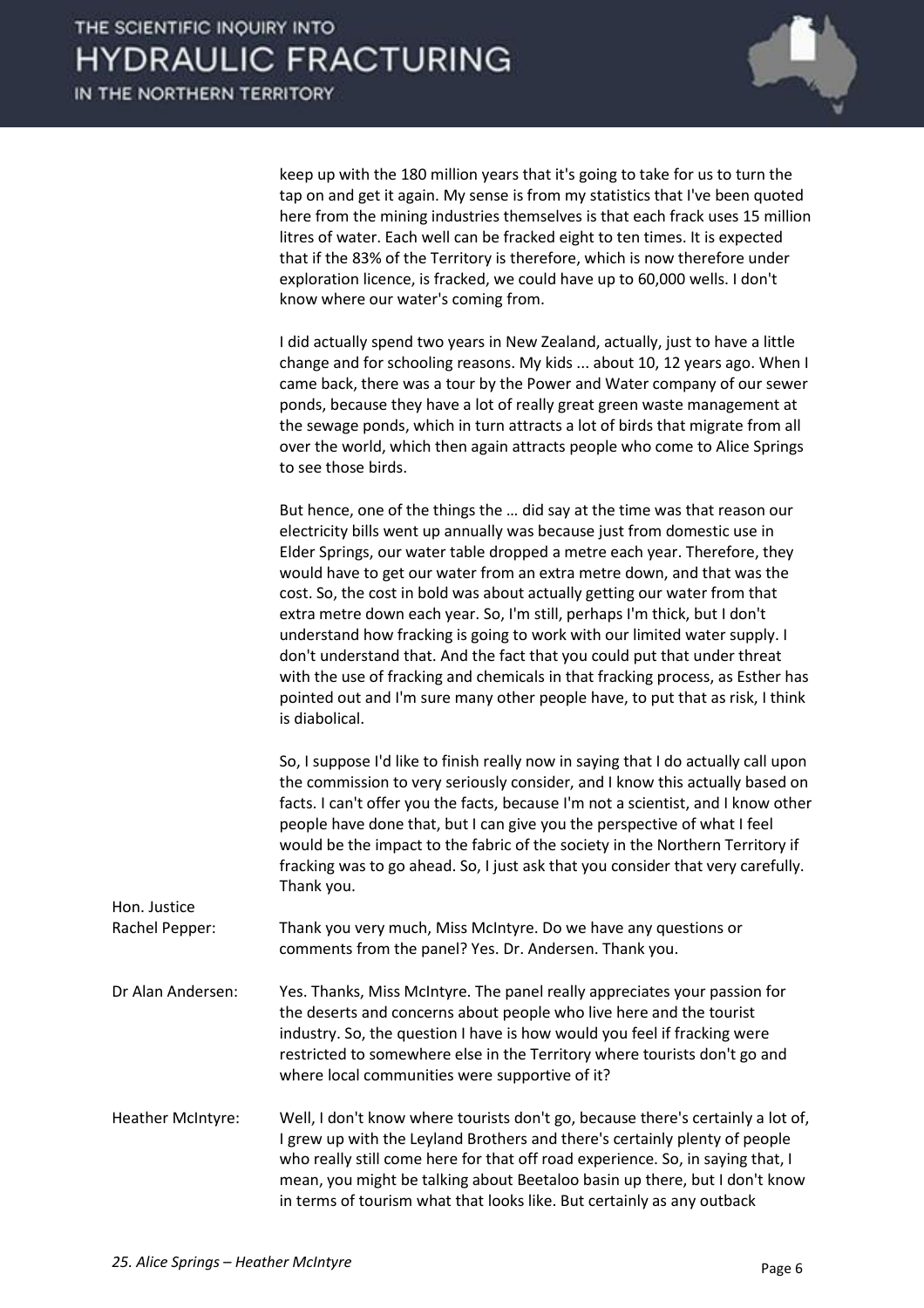

experience, there are many, many, many people who still come for an off road experience, so I don't see that fracking anywhere would actually be desirable. And I would feel that I would be compromising.

 I live in Central Australia, but I would like to think that I hold the space for the whole of the Territory in talking about fracking, actually. So, I wouldn't be prepared to compromise on that. And my sense is that in being on my stool, or the ... stool, not my stool, although I feel like I have some ownership of it, is that people from all around Australia come here. And a lot of those are older people, and they feel very powerless because some of those peoples were they live, their states are fracking and they feel very powerless about it.

 So, what the message to us is about keep up the good fight, don't have it. Victoria has a moratorium now. Great. Tasmania has a moratorium. Great. We can only hope that this, our moratorium, stands forever. But my sense around that is, how do I feel about that, is that there's lots of people that come here with their kids, also for that outback experience, because it's the iconic outback. So, I have two young, gorgeous teenagers who came from Castlemaine, and they had actually recently demonstrated around the, a religious event that was happening down there, about the mosque being built. And he was for migration.

 So, you ask me what has to do with today, I showed him a picture of what our landscape would look like if fracking was to happen, and this is a picture of Queensland and the Colosseum gas. This is what it looks like, the landscape, and his reaction, which I'll never forget, was "My god. That's scars upon the landscape. That's scars upon our earth." He immediately bought an anti-fracking yellow t-shirt and said, "Tell me what to do." So, I'm just saying also that that view of our outback is held perhaps within those younger people today, and our cultural heritage as Australians, I suppose, is part of that outback.

 So if communities are given the full picture of information, rather than perhaps a little being blindsided, if it's about just economic development, and they don't know what the consequences are of possible land movement, possible water contamination, possible thousand deliveries of trucks or whatever. If they're given all that information and they still continue to move forward, I don't have control over that because that's there land. But my sense is I would be very surprised in some respects that given all of the information that those decisions would go forward. That's what I think.

Hon. Justice

Rachel Pepper: Thank you. Yes, Dr. Beck.

Dr Vaughan Beck AM: Yes, once again, thank you for your passionate articulation of the iconic nature of the Northern Territory. Just, you've been very concerned, and perhaps rightly so about the potential impact of tourism. So, the impact of the gas industry on tourism. But just firstly to acknowledge that around Alice Springs within the Amadeus Basin, there is already an oil and gas industry of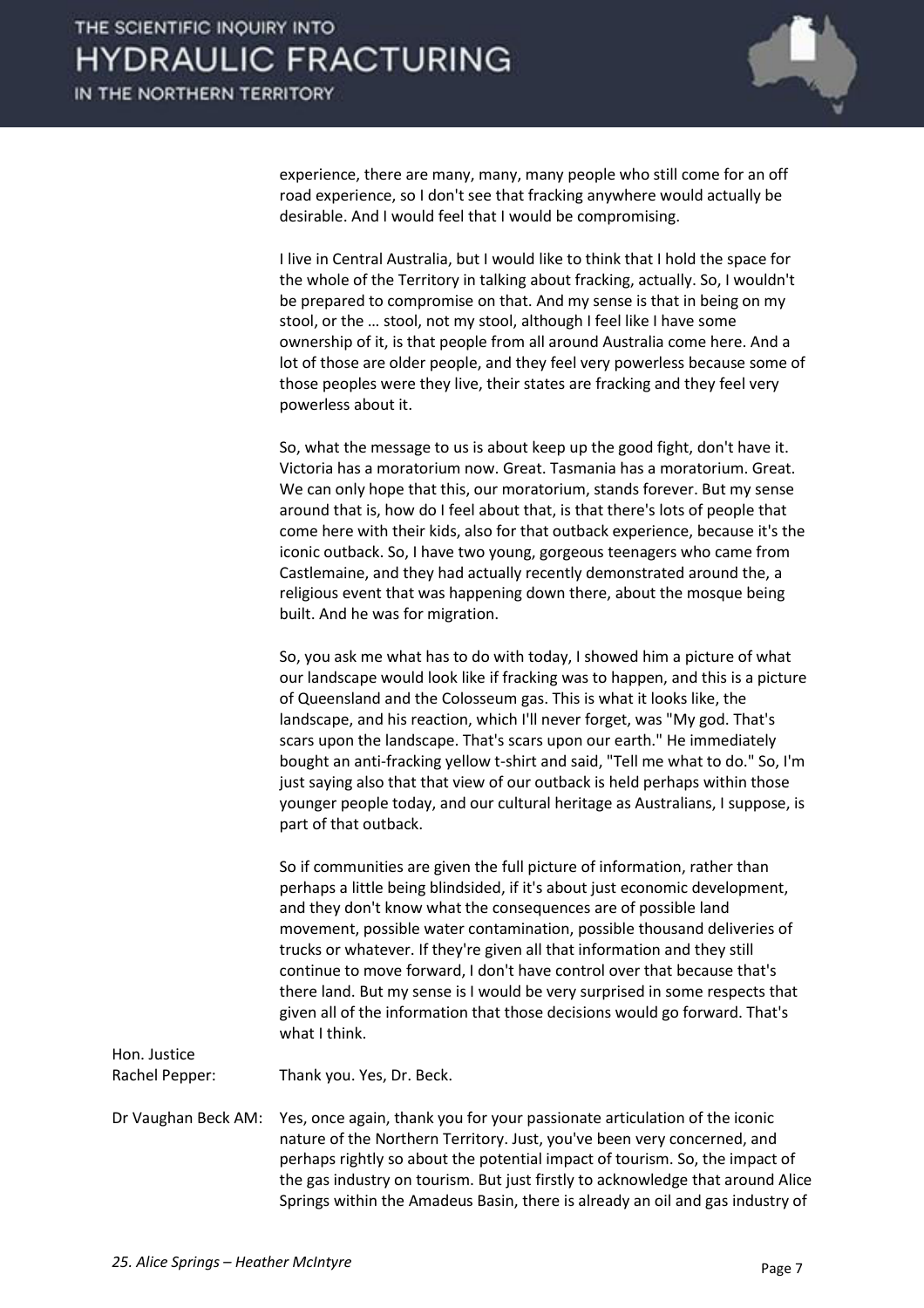IN THE NORTHERN TERRITORY



some 100 wells, at least 90 wells, some of which have been hydraulically fractured, and the tourism industry seems to be able to co-exist with that level of activity. And appreciating that a shale gas operation could be an order of magnitude greater than what the current activities within the Amadeus Basin.

 But given that there is already an example within the Northern Territory of what appears to be co-existence, then do you preclude the possibility of there being another development somewhere else away from Alice Springs where there could still be a continuation of that co-existence between the two industries?

Heather McIntyre: For myself, no. For myself, I would, if we had 90, or those wells that exist now as there has been a .... that's conventional fracking is that they have been, they're here. I suppose to me, that would be the moratorium. They remain, if that's what happens. But no, as far as going forward as a development elsewhere, no. I don't. I think that at the moment, that impacts on traditional owners. It impacts of pastoralists, as well. So, my sense around that is that for an industry to come in and step over those people whose land it has been for 60,000 years, no. I think that actually discounts those people. So, I stand with them, with those people in maintaining their rights, as we did with Wataka.

> I think Wataka was mentioned earlier today, but my sense around, I think it was last year, where the elders sought our help from the Central Australian Frack Free Alliance to be able to actually stop licences. There were two licence that were going to be granted over Wataka itself, over King's Canyon. What they had to say was disregarded by the Giles government and so they sought our help. So, the EDO, the environmental development officer, went to Canberra with them and the minister at the time granted the fact that King's Canyon would not be touched.

> So, my sense is that this is, I suppose, as highlighted in your report, it fractures communities, those who are for and those who are against. So, all I can do is stand with those people who are against fracking. So, I would not contemplate it. I've left before because I said I would because of the particular government that was voted in. When they were voted out, I came back. I would do that again.

My daughter at the moment is working for Track Larapinta during, she just finished Uni, and she takes out people who fly in from all over Australia and other countries, and she treks the land with them. She shows them the untouched land. She has the history of the land. There are traditional owners that go out there and speak to these people. So, what you're sending back to Canada and what you're sending back to America and England, and other places that these people come from is Australia and its soul to me, and this is known as the heart of Australia. So, I must admit, I wouldn't compromise. No. I would not.

Hon. Justice

Rachel Pepper: Thank you. So, you mentioned conventional fracking. What do you mean by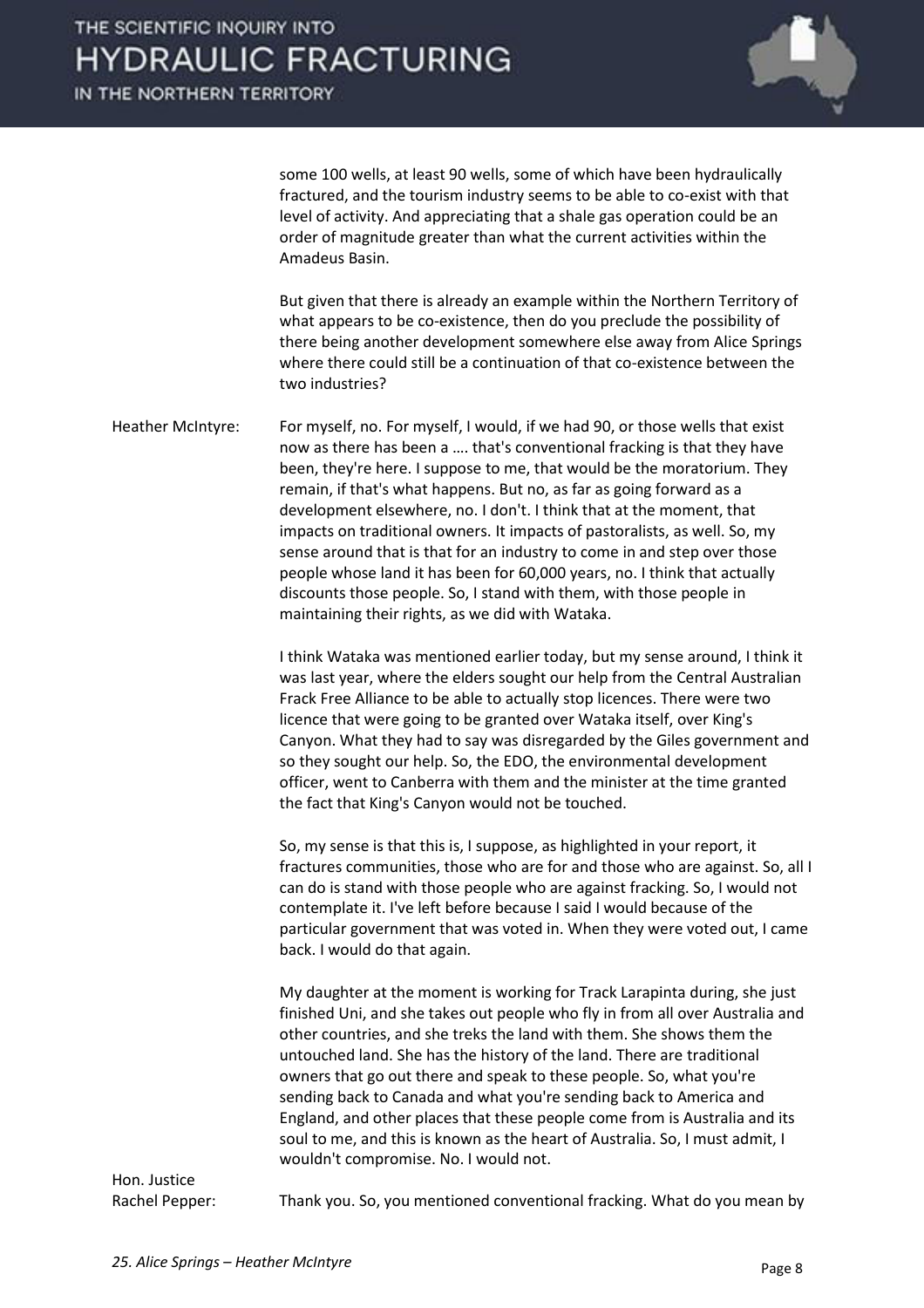IN THE NORTHERN TERRITORY



conventional fracking?

| <b>Heather McIntyre:</b>          | There's two different types of fracking, and there's the unconventional type,<br>which is the shale gas fracking, and there's the conventional fracking. So, the<br>conventional fracking is reflected in the fact that you have a, this is my<br>description, is that through the information that I sort of summarised, is that<br>you'll have a large pool of gas in rock where it's easily attainable. It's like<br>having a lake, I describe it as. And so you will have therefore a well that goes<br>directly into that gas and that gas often comes up because of the water<br>table underneath it might pressurise that. So, you don't need toxic<br>chemicals and you don't need to have three or four caves of horizontal<br>pipelines and  vertical and then horizontal.<br>So, basically, that's how, that's the difference between conventional. I could<br>give you a pamphlet on it and can show you, but it is highlighted in your |
|-----------------------------------|-----------------------------------------------------------------------------------------------------------------------------------------------------------------------------------------------------------------------------------------------------------------------------------------------------------------------------------------------------------------------------------------------------------------------------------------------------------------------------------------------------------------------------------------------------------------------------------------------------------------------------------------------------------------------------------------------------------------------------------------------------------------------------------------------------------------------------------------------------------------------------------------------------------------------------------------------------|
|                                   | report, about the differences.                                                                                                                                                                                                                                                                                                                                                                                                                                                                                                                                                                                                                                                                                                                                                                                                                                                                                                                      |
| Hon. Justice<br>Rachel Pepper:    | There's conventional gas and unconventional gas.                                                                                                                                                                                                                                                                                                                                                                                                                                                                                                                                                                                                                                                                                                                                                                                                                                                                                                    |
| Heather McIntyre:                 | Yes, it's methodology.                                                                                                                                                                                                                                                                                                                                                                                                                                                                                                                                                                                                                                                                                                                                                                                                                                                                                                                              |
| Hon. Justice                      |                                                                                                                                                                                                                                                                                                                                                                                                                                                                                                                                                                                                                                                                                                                                                                                                                                                                                                                                                     |
| Rachel Pepper:                    | Yes. But I guess I'm just trying to understand where you draw the difference.<br>Fracking is fracking.                                                                                                                                                                                                                                                                                                                                                                                                                                                                                                                                                                                                                                                                                                                                                                                                                                              |
| Heather McIntyre:<br>Hon. Justice | I suppose there is what's called, we've got shale fracking. Shale fracking,<br>which is what this inquiry is about, how to retrieve the gas that's caught up<br>in the small pockets amongst that geological layer of shale rock, yeah?<br>That's what we're talking. So, you've got to fracture that rock, that layer,<br>yes? Whereas  I would call conventional gas fracking is that you go directly<br>down to the source, basically, without that fracturing methodology.                                                                                                                                                                                                                                                                                                                                                                                                                                                                      |
| Rachel Pepper:                    | So, would it surprise you to find that there are 34 wells in relative close<br>proximity, although that's a, I'd say a relative term in itself given the<br>distances and the vast size of the Territory, near Alice Springs that have<br>been fracked?                                                                                                                                                                                                                                                                                                                                                                                                                                                                                                                                                                                                                                                                                             |
| Heather McIntyre:                 | Yes.                                                                                                                                                                                                                                                                                                                                                                                                                                                                                                                                                                                                                                                                                                                                                                                                                                                                                                                                                |
| Hon. Justice<br>Rachel Pepper:    | Okay.                                                                                                                                                                                                                                                                                                                                                                                                                                                                                                                                                                                                                                                                                                                                                                                                                                                                                                                                               |
| Heather McIntyre:                 | That doesn't, no, sorry. If you're talking about Mereenie I'm aware of that.<br>Yeah. I am aware of that. Conventional gas fracking, yes.                                                                                                                                                                                                                                                                                                                                                                                                                                                                                                                                                                                                                                                                                                                                                                                                           |
| Speaker 1:                        | Perhaps it's just appropriate to note that in your distinguished conventional<br>and unconventional wells, normally conventional wells do not need to be<br>fracked.                                                                                                                                                                                                                                                                                                                                                                                                                                                                                                                                                                                                                                                                                                                                                                                |
| Heather McIntyre:                 | Yes.                                                                                                                                                                                                                                                                                                                                                                                                                                                                                                                                                                                                                                                                                                                                                                                                                                                                                                                                                |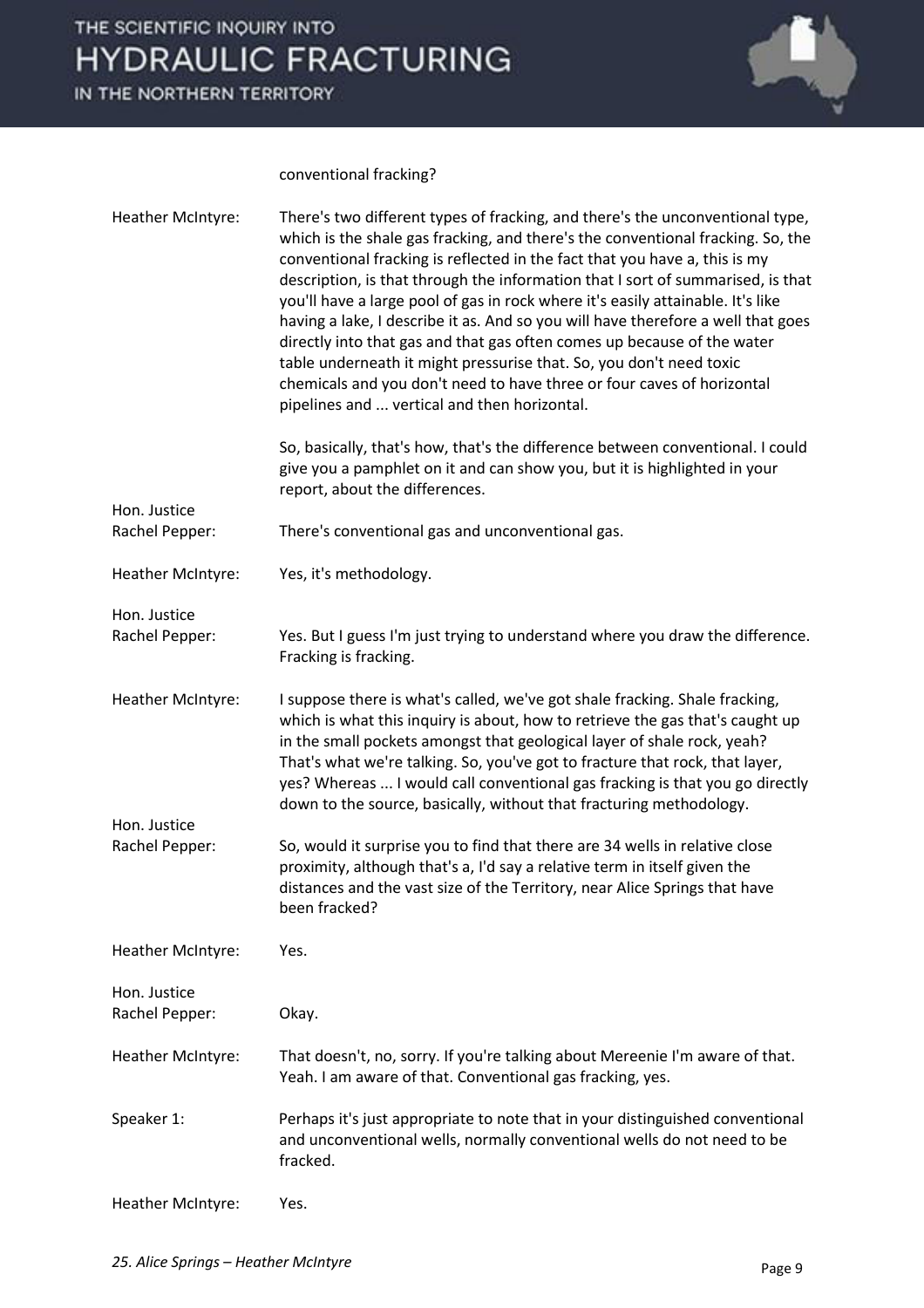IN THE NORTHERN TERRITORY



| Speaker 1:                     | But they are examples of formations which can either be in shale or what's<br>called type gas.                                                                                                                                                                                                                                                                                                                                |
|--------------------------------|-------------------------------------------------------------------------------------------------------------------------------------------------------------------------------------------------------------------------------------------------------------------------------------------------------------------------------------------------------------------------------------------------------------------------------|
| Heather McIntyre:              | Yes.                                                                                                                                                                                                                                                                                                                                                                                                                          |
| Speaker 1:                     | Which do need to be fracked. So, it's not fracturing for conventional wells,<br>it's fracturing in other geological formations, which are characterised as<br>either shale, which this particular inquiry's concerned, but they can be<br>fracturing in type formations, which have somewhat similar characteristics<br>to shale and they're closer to shale than they are to conventional wells.                             |
| Heather McIntyre:              | Yes.                                                                                                                                                                                                                                                                                                                                                                                                                          |
| Speaker 1:                     | It is hydraulically fracturing.                                                                                                                                                                                                                                                                                                                                                                                               |
| Heather McIntyre:              | Yes.                                                                                                                                                                                                                                                                                                                                                                                                                          |
| Speaker 1:                     | But I think the important thing for me also to note that those fracturing<br>operations, I think, are primarily attached to vertical wells rather than<br>horizontally deviated wells where there are long laterals. There are<br>differences, but you just do need to acknowledge the difference between<br>conventional wells which don't normally require fracturing and fracturing in<br>either shale or type formations. |
| Heather McIntyre:              | Yes. Yes. And I am aware of those differences. I may not have articulated<br>that very well, but I am aware of those differences.                                                                                                                                                                                                                                                                                             |
| Hon. Justice<br>Rachel Pepper: | Just wanted to be clear.                                                                                                                                                                                                                                                                                                                                                                                                      |
| Heather McIntyre:              | Yes. I am aware of those differences. Yes.                                                                                                                                                                                                                                                                                                                                                                                    |
| Hon. Justice<br>Rachel Pepper: | All right. 'Cause there are wells in and around Alice Springs. That have been<br>fracked.                                                                                                                                                                                                                                                                                                                                     |
| Heather McIntyre:              | Okay.                                                                                                                                                                                                                                                                                                                                                                                                                         |
| Hon. Justice<br>Rachel Pepper: | With chemicals.                                                                                                                                                                                                                                                                                                                                                                                                               |
| Heather McIntyre:              | Yeah. Yes. Well, we've got exploration licences around, so that's not<br>surprising. And I can't keep up with how fast the industry moves, but yes,<br>thank you for that, pointing that out.                                                                                                                                                                                                                                 |
| Hon. Justice<br>Rachel Pepper: | No, that's all right. I suppose it's my confusion more than anything else. All<br>right. Anything else from the panel at all? Or anything else you wish to say?                                                                                                                                                                                                                                                               |
| Heather McIntyre:              | No.                                                                                                                                                                                                                                                                                                                                                                                                                           |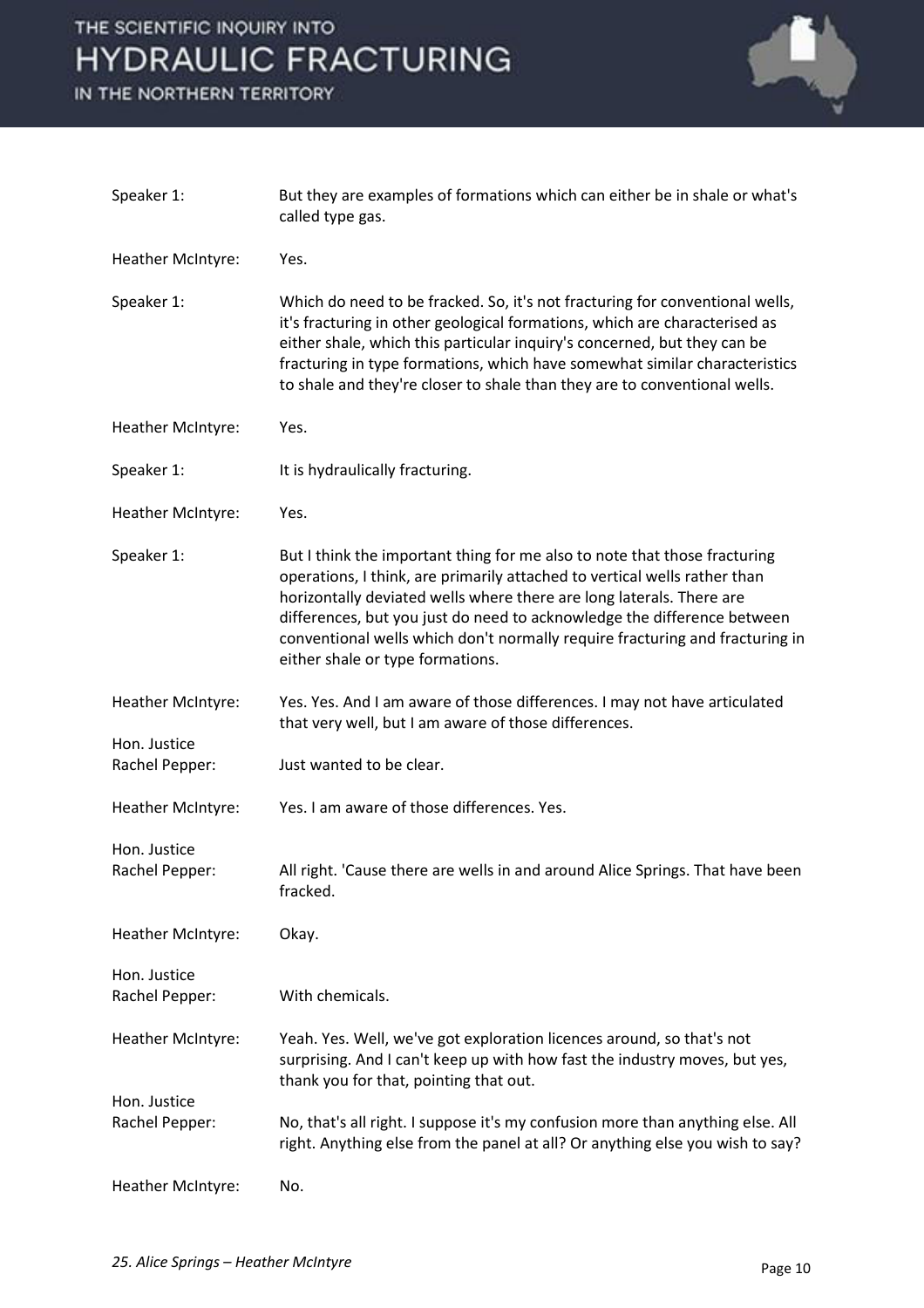IN THE NORTHERN TERRITORY



| Hon. Justice                   |                                                                                                                                                                                                                                                                                                                                                                             |
|--------------------------------|-----------------------------------------------------------------------------------------------------------------------------------------------------------------------------------------------------------------------------------------------------------------------------------------------------------------------------------------------------------------------------|
| Rachel Pepper:                 | Thank you very much for coming today, for taking the time and the<br>considerable effort in making your presentation. Now, I saw that you were<br>reading from a document, and did you have a prepared written document<br>that you're reading out from, or?                                                                                                                |
| Heather McIntyre:              | Look, I just have, I just in my own inimitable way, I just make dot points here<br>and there, so I did use some documents to get some of those facts from,<br>yes.                                                                                                                                                                                                          |
| Hon. Justice<br>Rachel Pepper: | Well, if you were amenable, we would certainly like to be provided with<br>those documents. They will be then, as I said, received as a submission and<br>put on our website. So, if you do wish to provide them to the panel in that<br>way, to the inquiry in that way, just give them to one of the members of the<br>task force, who's at the table that is behind you. |
| Speaker 2:                     | And a copy of your brochure there would be quite interesting to have, too.                                                                                                                                                                                                                                                                                                  |
| Heather McIntyre:              | This one? Okay. Look. I don't have all those brochures here. I've got this one,<br>but will I send them to you?                                                                                                                                                                                                                                                             |
| Hon. Justice<br>Rachel Pepper: | No, just give them right there to the lady.                                                                                                                                                                                                                                                                                                                                 |
| Heather McIntyre:              | But I don't have them all here is what I mean.                                                                                                                                                                                                                                                                                                                              |
| Hon. Justice<br>Rachel Pepper: | Yes, no.                                                                                                                                                                                                                                                                                                                                                                    |
| Heather McIntyre:              | I've come straight from work. Yeah. So, can I send them to you or drop them<br>off?                                                                                                                                                                                                                                                                                         |
| Hon. Justice<br>Rachel Pepper: | Absolutely. You can send them to us electronically, that's fine. Or in the<br>mail.                                                                                                                                                                                                                                                                                         |
| Heather McIntyre:              | Okay.                                                                                                                                                                                                                                                                                                                                                                       |
| Hon. Justice                   |                                                                                                                                                                                                                                                                                                                                                                             |
| Rachel Pepper:                 | Whatever's gonna be most convenient to you and the task force will be able<br>to give you the details.                                                                                                                                                                                                                                                                      |
| Heather McIntyre:              | Okay. Or I'll go back to work and get them. Yeah. Okay. All right.                                                                                                                                                                                                                                                                                                          |
| Hon. Justice                   |                                                                                                                                                                                                                                                                                                                                                                             |
| Rachel Pepper:                 | I think we'll be leaving here at about, I think we're gonna be closing up. My<br>understanding is that, I think we have our next presenter here, is that right?<br>We do. He's flown some considerable distance to get here. So, we'll hear                                                                                                                                 |